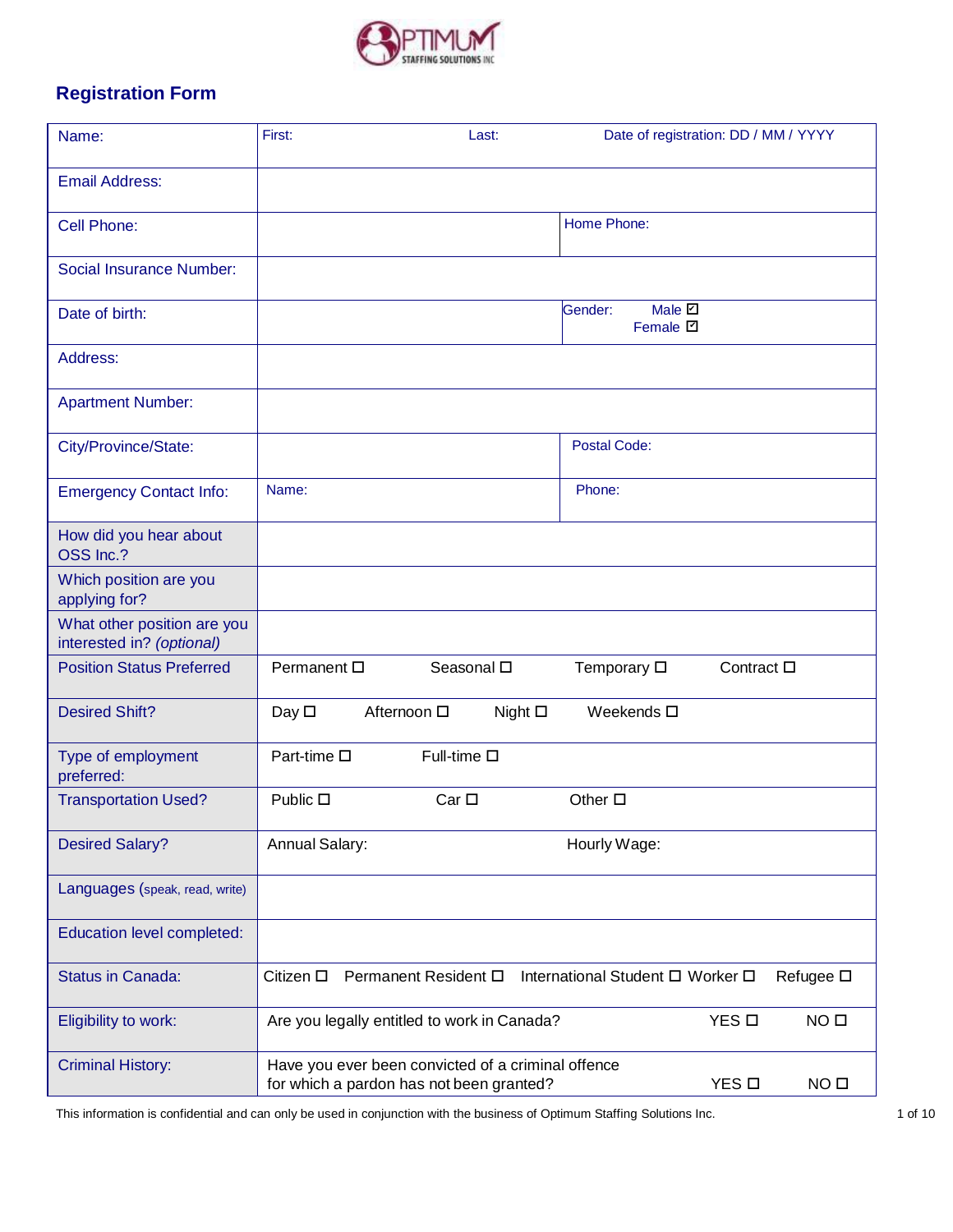

### **Reference Release**

All our clients require business/peer references from prospective candidates. References will only be done when I deem it necessary to further the placement process or to verify information that you have given to me.

Please review and sign the following:

I authorize Optimum Staffing Solutions Inc. to conduct reference checks on me utilizing former employers, colleagues, clients, subordinates or others as deemed necessary by Optimum Staffing Solutions Inc. as referees. I confirm that I have advised the persons nominated and disclosed to Optimum Staffing Solutions Inc. as my references I have provided their names and contact details to Optimum Staffing Solutions Inc. for the purpose of seeking a reference. I authorize Optimum Staffing Solutions Inc. to conduct such other checks (such as credit and criminal background checks) as they may deem advisable or necessary (in their discretion). I also grant permission to Optimum Staffing Solutions Inc. to release the information obtained through such references and background checks by Optimum Staffing Solutions Inc. to their client (s).

#### **BUSINESS REFERENCES** *(a former or current supervisor or manager)*

|               | Reference #1 | Reference #2 |
|---------------|--------------|--------------|
| Name:         |              |              |
| Title:        |              |              |
| Company:      |              |              |
| <b>Phone:</b> |              |              |
| E-mail:       |              |              |

| Date:                |  |
|----------------------|--|
| <b>Printed Name:</b> |  |
| <b>Signature:</b>    |  |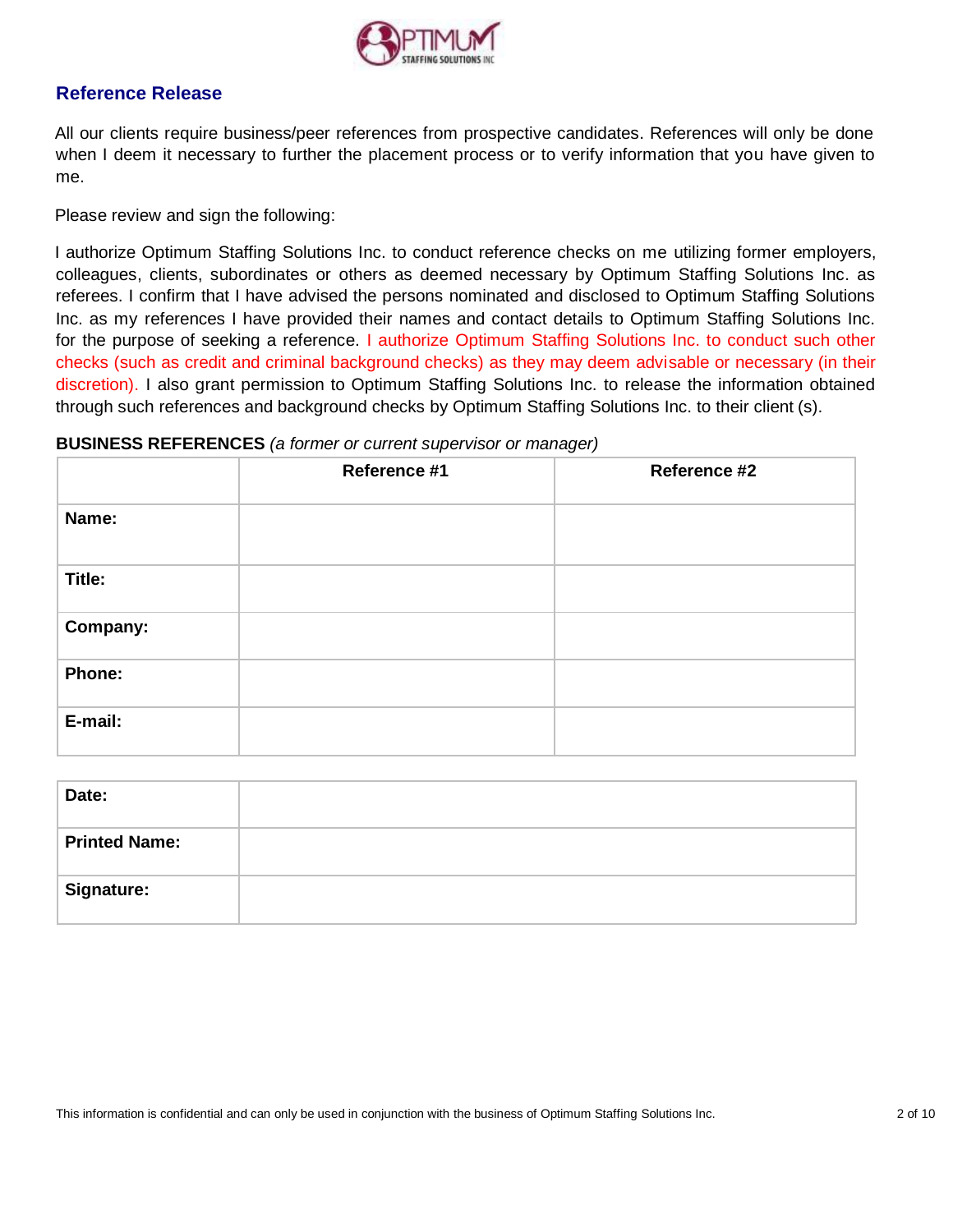

### **Optimum Staffing Solutions Inc. Field staff Employee Working Terms**

The information contained in this document outlines the terms and conditions under which Optimum Staffing Solutions Inc. employs Field staff (as hereinafter defined with reference to the Field Staff Employee signature line) for assignment to work at any of Optimum Staffing Solutions Inc. clients. In consideration of the mutual covenants and agreements herein contained and for other good and valuable consideration (receipt and sufficiency of which is acknowledged) it is hereby agreed as follows:

#### **1. Elect to Work Status**

Field staff Employee acknowledges that Optimum Staffing Solutions Inc. is a temporary staffing service offering temporary employment assignments. As such, in this agreement, Optimum Staffing Solutions Inc. employs Field Staff Employee under an arrangement whereby Field Staff Employee may elect to work or not to work when requested so to do*.* Due to the nature of temporary employment, Field Staff Employee understands that he/she will have the complete discretion to elect to work or not to work when Optimum Staffing Solutions Inc. requests Field Staff Employee to do so, and that he/she may exercise this discretion without suffering any negative consequence or penalty.

You acknowledge and agree that if you are not available for assignment for three (3) assignments in a row, or six (6) assignments in any three (3) month period, you will be deemed to have abandoned your employment and/or there will be just cause for termination of your employment and you will not be entitled to any notice of termination, nor pay in lieu of such notice, and severance pay (if applicable) pursuant to contract, statute (including but not limited to the Employment Standards Act, 2000) and the common law.

#### **2. Offer of Work Assignments; Duties and Obligations at Work**

**(a)** Optimum Staffing Solutions Inc. shall offer Field Staff Employee assignments for which Optimum Staffing Solutions Inc., in its sole discretion, believes that Field Staff Employee is suitable. Optimum Staffing Solutions Inc. may terminate the Field Staff Employee's assignment with the client at any time at the request of the client, for any lawful reason. Field Staff Employee shall not take any legal action against Optimum Staffing Solutions Inc. on account of the cancellation or termination of any assignment for any reason that is not unlawful.

It is acknowledged that the nature of temporary assignments is such that there may be intervals of time during which no assignments are available. When Field Staff Employee is not on assignment, he/she remains on Optimum Staffing Solutions Inc. active list unless and until his/her employment with Optimum Staffing Solutions Inc. is terminated pursuant to section 5 hereof. There is no commitment as to the duration of any assignment, nor any commitment to minimum hours of service required. Expected start dates and expected end dates (if provided) are estimates only and not a guarantee of work for any period of time.

You acknowledge and agree that if you fail to contact Optimum Staffing Solutions Inc. at the beginning of each week to confirm your availability for work, you will be deemed to have been unavailable for work for that week for the purposes of the Employment Standards Act, 2000.

You acknowledge and agree that, in the event that you have not been assigned to perform work for a client for one month, you are required to contact Optimum Staffing Solutions Inc. by telephone or email to advise them of your prolonged period of non-assignment.

**(b)** Services provided by Field Staff Employee on assignment to Optimum Staffing Solutions Inc.'s client shall be of the highest standards of quality or workmanship, given the particular assignment. Field staff Employee will comply with all reasonable instructions and requests made by the client, within the scope of the services required for the job described and assigned to Field Staff Employee.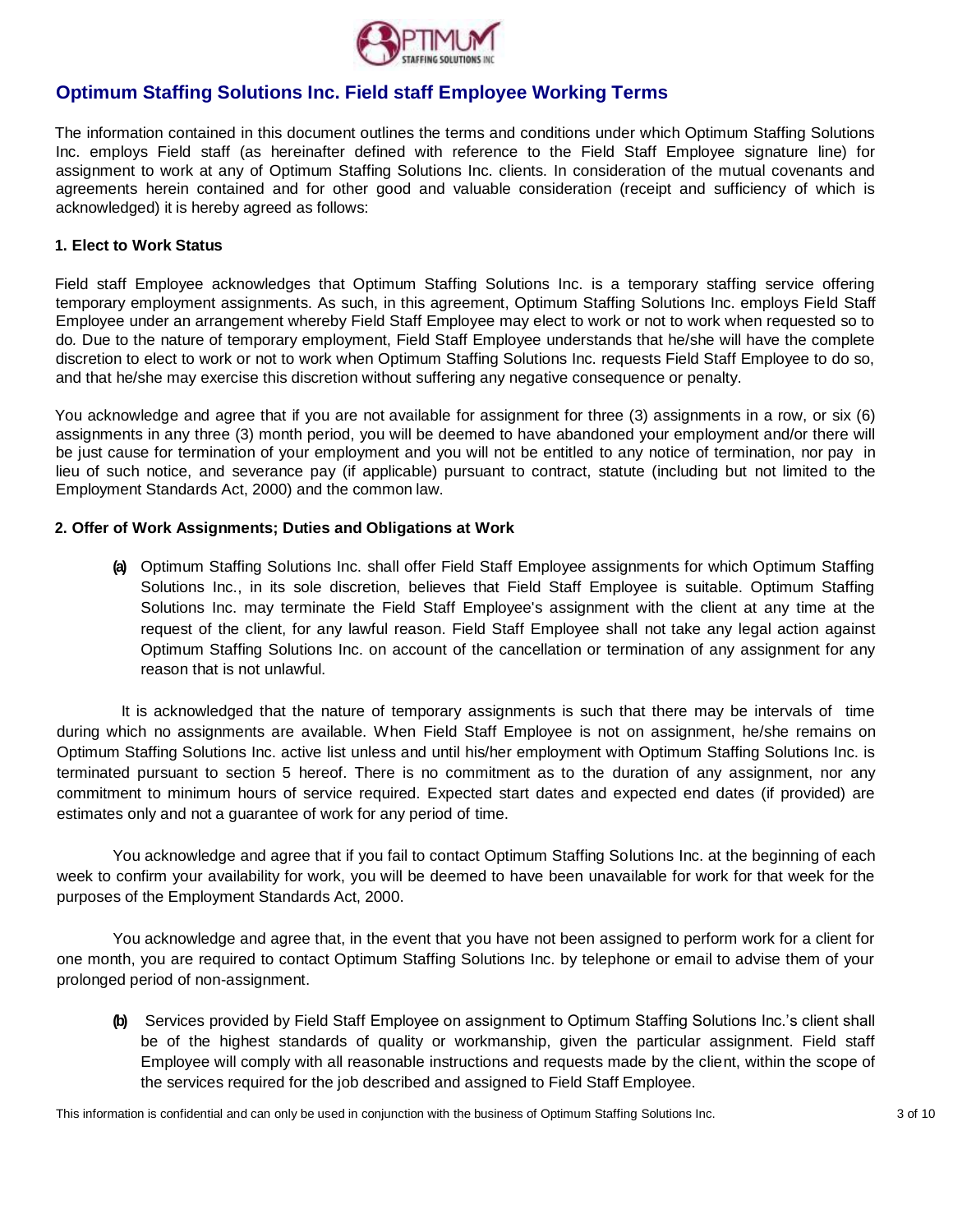

- **(c)** Field staff Employee shall notify Optimum Staffing Solutions Inc. if he/she is asked to perform services outside of the scope of the job description for the assignment, or if he/she is not qualified or capable of performing the services requested by the client. However, Field staff Employee shall not follow instructions that may place his/her health, safety or welfare at risk (for example, undertaking a task for which they have not received training or for which adequate safety precautions have not been undertaken). Field staff Employee acknowledges having read and understood sections of the Field Staff Health and safety orientation dealing with workplace safety issues.
- **(d)** Subject always to Field Staff Employee's rights to elect to work or not, where he/she accepts an assignment, Field staff Employee will be present during the times or for the total number of hours during each day or week as are required for assignment. If Field Staff Employee cannot report to an assignment, or is going to be late, he/she shall notify Optimum Staffing Solutions Inc. as soon as reasonablypossible.
- **(e)** Field staff Employee agrees to inform himself/herself of, and abide by, the rules, policies and practices of the client to which he/she is assigned. Field staff Employee shall take care to safeguard his/her own safety and that of others who may be affected by Field Staff Employee's acts, errors or omissions atwork.
- **(f)** You acknowledge and agree that in the event that you are offered employment and an assignment, you will be orally provided with the name of Optimum Staffing Solutions Inc., our contact information, as well as the name of the client you are being assigned to, their contact information, as well as your wage rate, benefits (if applicable), hours of work, estimated term of the assignment (if applicable), and a general description of the work. You will be paid every Friday for the hours worked during the previous week. All information will then be provided in writing as soon as practical. You accept that this written information may be presented to you personally, by mail or by electronic mail. If you do not receive this information within a reasonable time, you will notify us directly and request a copy of this information.

#### **3. Temp to Perm**

If the client and Optimum Staffing Solutions Inc. have reached an understanding that Field staff Employee is assigned on the basis that, after a period of time on such assignment, the client will offer employment to him/her, Field staff Employee agrees that this arrangement does not constitute a promise of an assignment becoming a permanent placement with the client, and Field staff Employee agrees not to hold Optimum Staffing Solutions Inc. responsible in any manner if client decides not to convert the temporary assignment to a permanent position.

#### **4. Compensation; Completion of Timesheet**

- **(a)** For work done on assignment to Optimum Staffing Solutions Inc.'s client, Optimum Staffing Solutions Inc. will pay Field Staff Employee wages weekly, subject to deductions required by law, calculated at an hourly rate, in arrears. Field staff Employee acknowledges that he/she is not paid for lunch breaks. Field staff Employee is not entitled to payment when absent from assignment due to sickness, or any otherleave.
- **(b)** Field staff Employee has the responsibility to properly complete a timesheet in accordance with the instructions in the relevant sections of the Field Staff Orientation. Field staff Employee shall obtain the online approval or direct signature of the person to whom he/she reported on the assignment, and shall be responsible for the proper distribution of the various parts of the timesheet. Accurate and prompt completion and distribution of the timesheet is a condition to Optimum Staffing Solutions Inc.'s obligation to pay wages of Field Staff Employee.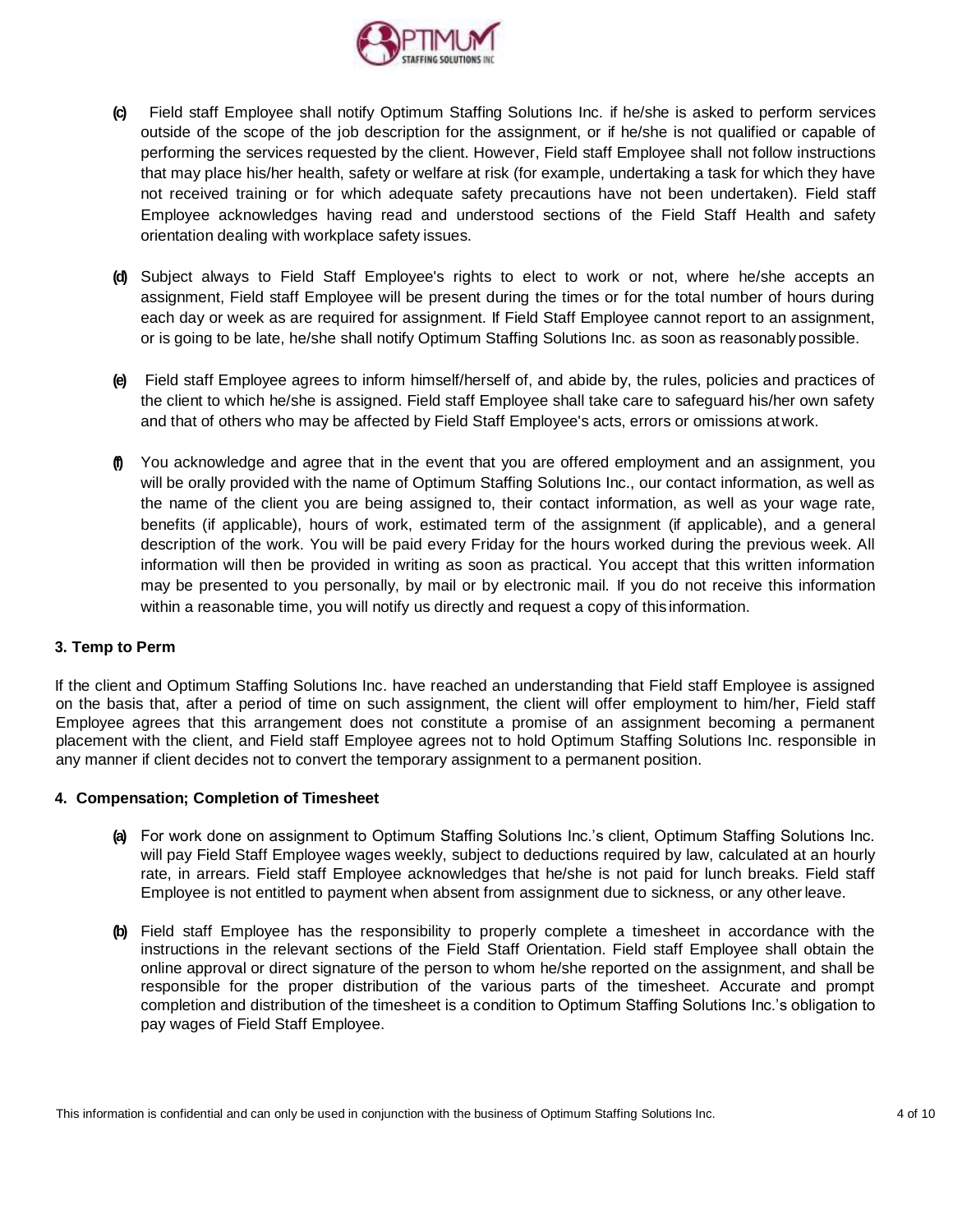

**(c)** Field staff Employee is not eligible for participation in Optimum Staffing Solutions Inc.'s company pension plan and is not entitled to any life, health, dental or other benefits provided by Optimum Staffing Solutions Inc. to its permanent employees.

#### **5. Termination of Employment**

Either party, Field staff or Optimum Staffing Solutions Inc. may terminate the employment of Field Staff Employee immediately upon delivery of written notice to the other. In the event the employment standards legislation in any province requires a minimum period of notice be given for terminations which are not for cause, the length of notice to be given will be limited to the minimum required under the employment standards legislation for the province in which the Field Staff Employee is employed. For greater certainty, in the event of such termination, Field staff Employee shall continue to be bound all obligations of confidentiality set forth in the "Field staff Workplace Policies" portion of the Field Staff Orientation, which obligations survive termination of employment.

You acknowledge and agree that your employment may be terminated at any time, without cause, in which case Optimum Staffing Solutions Inc. shall only be required to provide you the minimum notice of termination and/or pay in lieu thereof, and severance pay (if applicable), as required pursuant to the Employment Standards Act, 2000.

#### **6. General Provisions**

The parties agree that if any provision of this Agreement is unenforceable, then this Agreement shall be read as if such provision had not formed part of this Agreement and no other part of this Agreement shall be affected thereby. This Agreement supercedes all prior or existing contracts and understandings, either expressed or implied, between Optimum Staffing Solutions Inc. and Field Staff Employee. This Agreement shall be governed by the laws of the Province in which the Optimum Staffing Solutions Inc. office that assigns Field Staff Employee is situated.

#### **7. Reference Check** *and Qualification* **Authorization**

I authorize Optimum Staffing Solutions Inc. to conduct reference checks on me utilizing former employers, colleagues, clients, subordinates or others as deemed necessary by Optimum Staffing Solutions Inc. as referees. I confirm that I have advised the persons nominated and disclosed to Optimum Staffing Solutions Inc. as my references I have provided their names and contact details to Optimum Staffing Solutions Inc. for the purpose of seeking a reference. I authorize Optimum Staffing Solutions Inc. to conduct such other checks (such as credit and criminal background checks) as they may deem advisable or necessary (in their discretion). I also grant permission to Optimum Staffing Solutions Inc. to release the information obtained through such reference and background checks by Optimum Staffing Solutions Inc. to their client (s).

#### • **Other Applicable Documents**

Field staff Employee acknowledges having received and read, prior to executing this Agreement the following documents provided by Optimum Staffing Solutions Inc.:

- ❑ Optimum Staffing Solutions Inc. Terms and Conditions contained in the Employee Orientation.
- ❑ Optimum Staffing Solutions Inc. Privacy code.
- ❑ Field staff Employee further acknowledges:
- ❑ Having freely and voluntarily consented to Optimum Staffing Solutions Inc. Privacy Code;

#### **8. Certification by Field Staff Employee**

By executing this Agreement, Field staff Employee acknowledges having read and understood the terms and conditions contained herein (including the Field Staff Workplace Policies in the Orientation), and that he/she has had an opportunity to ask questions concerning such terms and conditions and also the opportunity to obtain independent legal advice with respect to the same. Field staff Employee acknowledges that all terms and conditions of this Agreement are fair and reasonable.

This information is confidential and can only be used in conjunction with the business of Optimum Staffing Solutions Inc. 5 of 10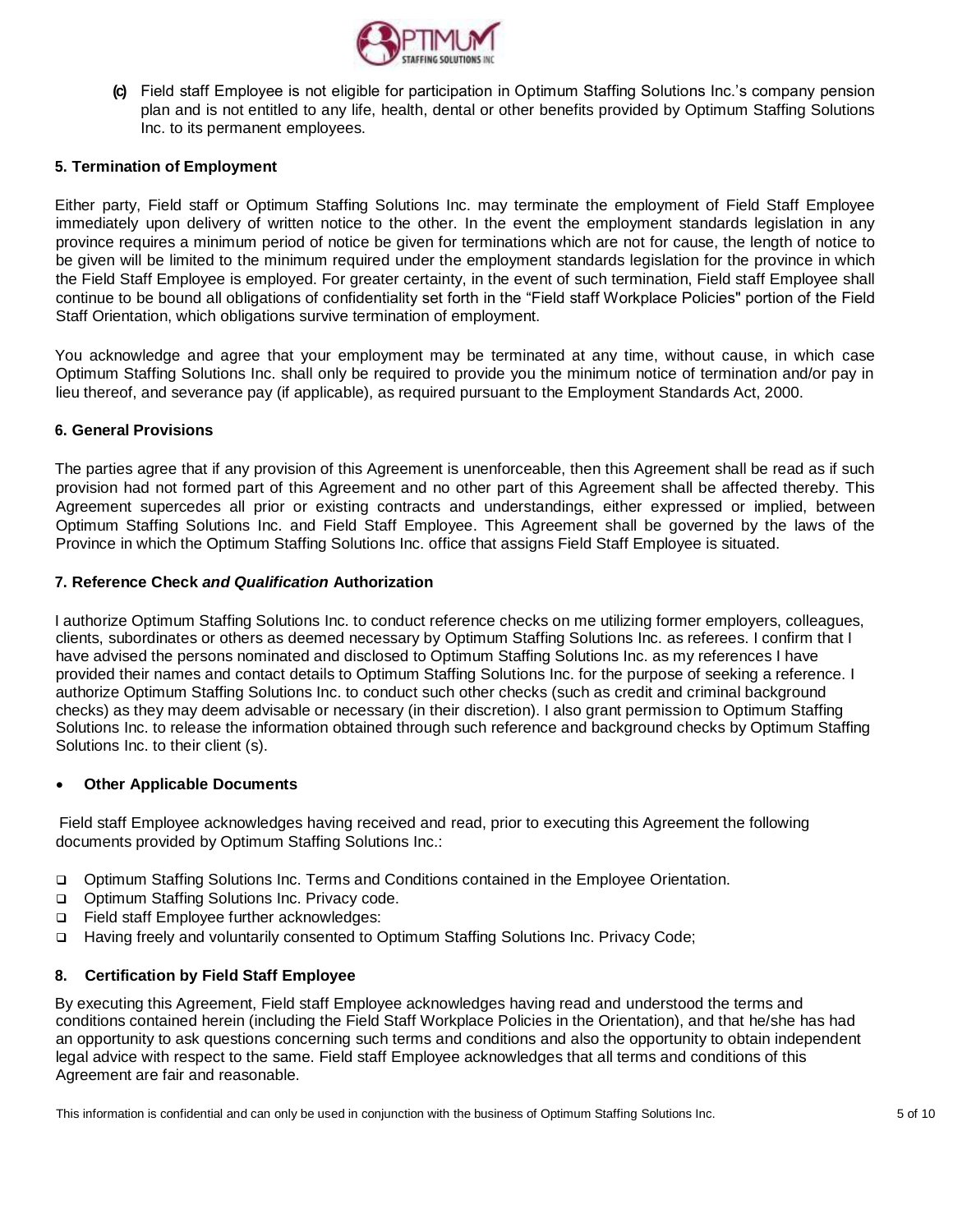

You also acknowledge and agree that, although you have completed a candidate information form and request for employment, you have not commenced employment. You further acknowledge and agree that Optimum Staffing Solutions Inc. has not yet attempted to assign you to a client and that it will contact you when such an attempt is about to be made, and then, once you are assigned, your employment with Optimum Staffing Solutions Inc. will commence.

### **Agreement to Represent and Employ Candidate (Field Staff Employee) at locations of Optimum Staffing Solutions Inc.'s clients**

#### **Between:**

#### **Candidate Name:**

| Name:    |  |
|----------|--|
|          |  |
| Address: |  |

**and**

| Name:    | <b>Optimum Staffing Solutions INC.</b>                 |  |
|----------|--------------------------------------------------------|--|
| Address: | 3701 Chesswood Drive # 309 North York, Ontario M3J 2P6 |  |

(Signature of Candidate)

(Printed Name of Candidate)

\_ day of \_\_\_\_\_\_\_\_, 20\_\_\_\_\_ (Date)

This information is confidential and can only be used in conjunction with the business of Optimum Staffing Solutions Inc. 6 of 10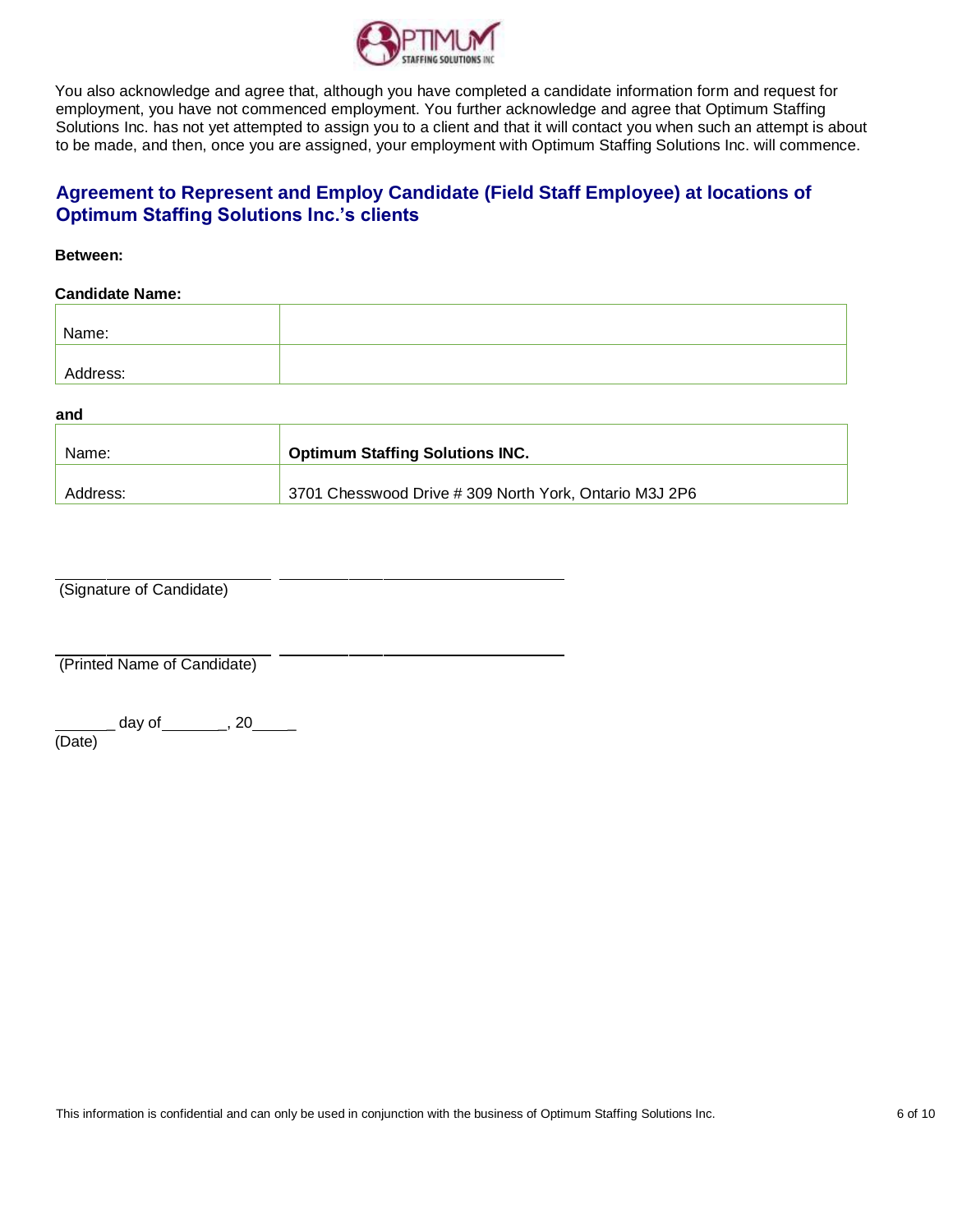

### **Privacy Code**

#### **Optimum Staffing Solutions Inc. privacy commitment and accountability**

At Optimum Staffing Solutions Inc., we are committed to protecting the privacy of personal information that you give to us. This document is to inform you of how we at Optimum Staffing Solutions Inc. collect, use and disclose your personal information for our recruitment, flexible staffing and training/certification businesses. Optimum Staffing Solutions Inc. is accountable for the personal information you have supplied to us. Our employees and Associates are informed about the importance of privacy and each is responsible for the personal information within his or her control. Our Privacy Officer is responsible for coordinating our compliance with both federal and provincial privacy laws.

#### **Your personal information**

Generally, personal information is any piece of information, factual or subjective, about an identifiable individual. Some examples of the types of personal information that may be held by Optimum Staffing Solutions Inc. includes your name, address, date of birth, contact details, qualifications, education, work history, skills, aptitudes, resume, salary/benefit information, information derived from background checks such as criminal and credit record, banking details, driver's license number and information about your hobbies and interests. It will also include information we derive about you through the administration of skills, personality or aptitude testing.

#### **Purposes for which we collect personal information**

Optimum Staffing Solutions Inc. provides permanent recruitment services that respond to the needs of both employers ("Clients") and applicants by helping to place the right person in the right position. Personal information supplied by you is used by us to consider and evaluate your qualifications for either permanent or temporary employment with Optimum Staffing Solutions Inc. or one of our Clients. For individuals who are hired by optimum Staffing Solutions Inc., and for temporary staffing arrangements, we also collect information to provide payroll services. For those becoming permanent employees of Optimum Staffing Solutions Inc., we also collect information about you and your beneficiaries as required to enroll in our benefits programs. Personal information supplied by you is used by us to consider and evaluate your qualifications to become a business partner of Optimum Staffing Solutions Inc. in any variety of commercial arrangements, such as our Regional Marketing License Program.

In any case, we collect only that personal information we need for those purposes.

#### **How we collect personal information**

Optimum Staffing Solutions Inc. collects your personal information, for the identified purposes, in a number of ways, including:

- When you provide information by phone or in documents such as an application form or a resume; this may be via e-mail or delivery of hard copy of such information; Through interviews with you in person or by telephone;
- By contacting the individuals that you have nominated as your references ("Referees"); From Clients to whom services are supplied as part of our temporary staffing business;

Through the administration and assessment of the results of aptitude tests and the interpretation of the results of such tests.

#### **How we use your personal information**

Optimum Staffing Solutions Inc.'s employees and Associates (as defined below) will use personal information about you to assess your suitability for permanent or temporary positions with Optimum Staffing Solutions Inc. or with its Clients.

We will disclose your personal information to Clients for the purposes of attempting to recruit you to specific positions that we feel you may be suited to, and/or for supplying your services to Clients as a temporary field staff worker. The personal information disclosed to Clients will be all the personal information required to make an informed decision.

We may also disclose your personal information to the following parties outside of Optimum Staffing Solutions Inc.:

• Organizations that provide essential services to Optimum Staffing Solutions Inc. such as organizations to whom certain business functions or processes may be outsourced, or to other temporary staffing companies, where we

This information is confidential and can only be used in conjunction with the business of Optimum Staffing Solutions Inc. 7 of 10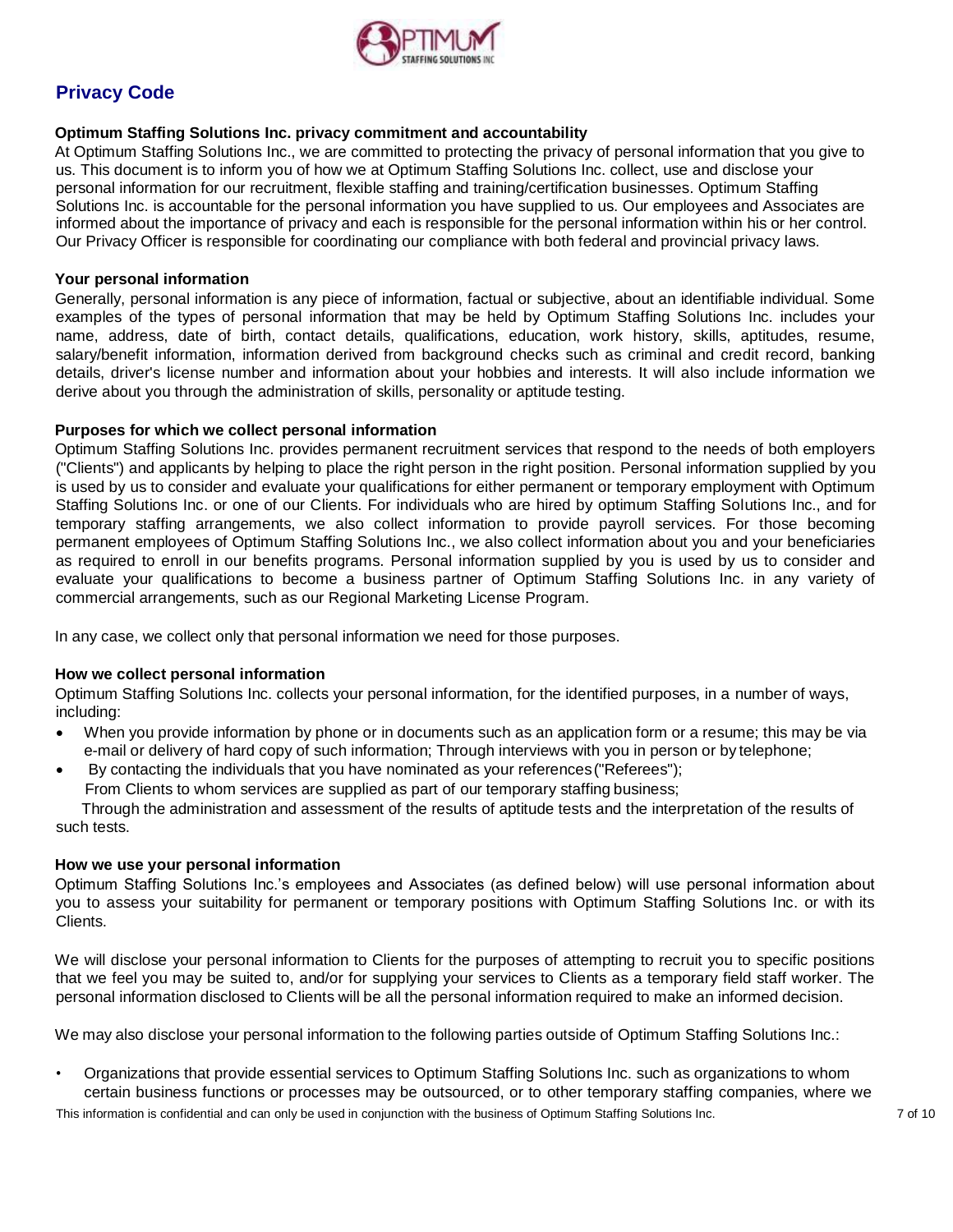

are working on a joint staffing project. We will endeavour to ensure that any such organizations will protect the personal information we supply to them in keeping with privacy laws;

- Your referees in making enquiries;
- Your financial institution and others relating to your remuneration and benefits;
- Government bodies or law enforcement agencies as required/authorised by law;
- Optimum Staffing Solutions Inc.'s related companies and any companies involved in a corporate or business reorganization by Optimum Staffing Solutions Inc.;
- Associates of Optimum Staffing Solutions Inc. (meaning separate legal entities who supply for Optimum Staffing Solutions Inc. the same services as are provided by staffing consultants employed by Optimum Staffing Solutions  $Inc.$ ):
- Organizations and government agencies that provide background checks, including credit, criminal and education background checks;
- Any other person or organization not referred to above where you have given us specific consent to share your personal information with such person or organization.

#### **Consent**

We seek and confirm your consent to use your personal information as set out above at the time we first collect your personal information. **If you subsequently supply further personal information it is assumed the consent we originally received is applicable to personal information supplied at a later time, provided the purposes are the same** as have been identified in this document or by an Optimum Staffing Solutions Inc.'s representative. Consent may be expressed (in writing or verbally), or it may be implied, such as when you send us unsolicited personal information, in paper copy or electronically. Your consent can be withdrawn if you notify our Privacy Office in writing.

If you have received this form in hard copy, we will ask you to sign one copy signifying your consent. If you receive this via e-mail, as a reply to the receipt of unsolicited personal information, your consent will be presumed and you do not need to return anything.

#### **You can access your personal information**

You have a right to access the personal information that we retain about you, subject to some exceptions provided by law, how we use it and how to whom it has been disclosed. If you would like to do so, please let us know. For security reasons, you will be required to put your request in writing. Further, you may be charged a small administrative fee for searching for and providing access to your information (we will advise you of the fee at the time of your request). You should address any request for access to our Privacy Office.

#### **Safeguarding information**

We will take appropriate measures to ensure that personal information you have supplied is stored securely, whether in electronic form or otherwise.

#### **Information retention**

We rely upon you to notify us of any changes in your personal information that you consider important, in order that we can keep your personal information up to date. Where we determine that your personal information is no longer required for any purpose we have identified to you, we will take reasonable steps to ensure that it is disposed of in a secure manner or rendered anonymous. Some personal information must be retained for specific periods to comply with various laws.

#### **Concerns**

You have the right to complain to us if you feel we have collected, used, or disclosed your personal information in an improper way. You may do so by lodging a complaint in writing with our Privacy Office, and you will be entitled to a response within 30 days. If you feel further action is required to address your complaint, you may seek the involvement of the Privacy Commission in Ottawa.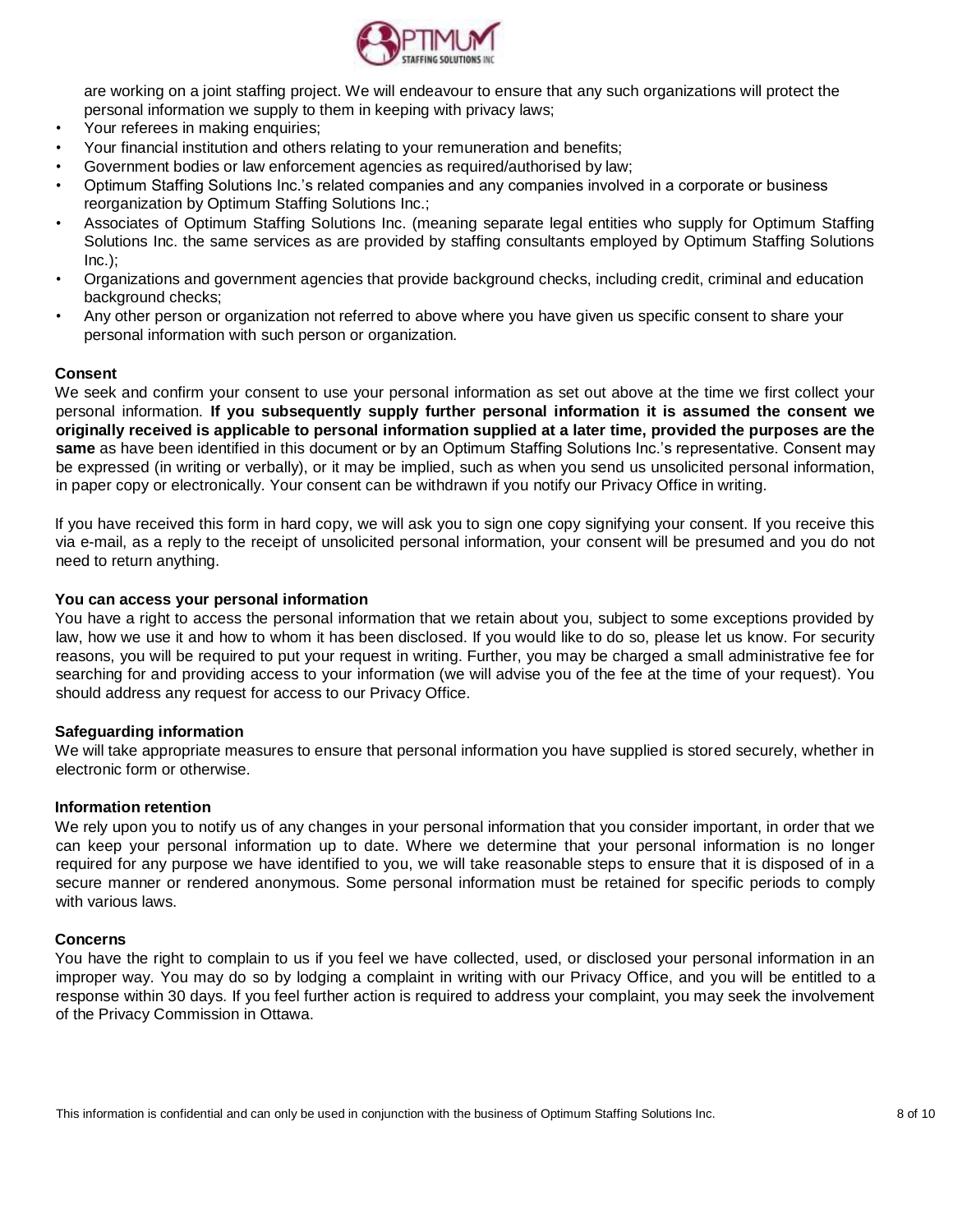

#### **How to contact us**

We also will, upon request, make available specific information about our privacy policies, practices and procedures. You can raise concerns and initiate the steps to gain access to your personal information by writing to our Privacy Office, at:

**Privacy Officer, Optimum Staffing Solutions Inc.,** 3701 Chesswood Drive, Suite 390 North York, Ontario M3J 2P6

## **Consent**

**I acknowledge having read and understood Optimum Staffing Solutions Inc.'s Privacy Code. I hereby consent to:**

- **(a) Optimum Staffing Solutions Inc. collecting personal information about me in the manner described in this Code, for the purposes described and for an indefinite period of time; and**
- **(b) Optimum Staffing Solutions Inc. using and disclosing personal information about me for any of the purposes set out in this Code, to the types of organizations described in this Code;**

**This consent has been given freely by me at or before the time personal information has been collected by Optimum Staffing Solutions Inc., or, in the case of personal information submitted by me which was not solicited from me by Optimum Staffing Solutions Inc., this consent has been given pursuant to Optimum Staffing Solutions Inc.'s request, in order that it may consider using and disclosing such personal information for one or more of the purposes identified herein.**

**This consent shall be a continuing consent until I notify Optimum Staffing Solutions Inc. in writing that my consent is withdrawn. However, if Optimum Staffing Solutions Inc. intends to collect, use, or disclose personal information about me for the purposes other than set out above, Optimum Staffing Solutions Inc. shall first contact me and obtain my consent.**

| Date:                |  |
|----------------------|--|
|                      |  |
| <b>Printed Name:</b> |  |
|                      |  |
| Signature:           |  |